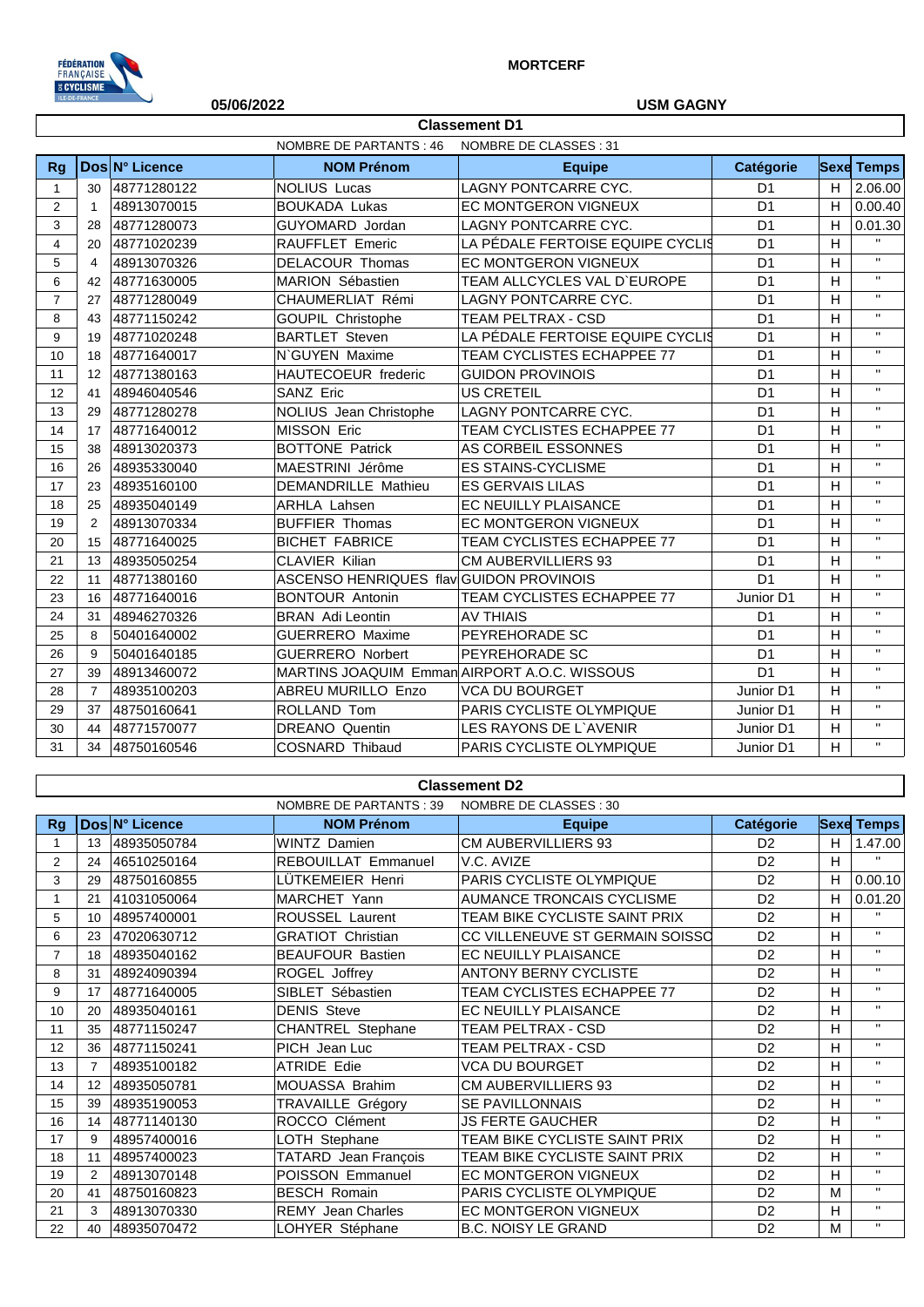| 23 | 38 | 48935190046  | <b>GUARY Eddy</b>             | ISE PAVILLONNAIS                  | D <sub>2</sub> | $^{\prime\prime}$ |
|----|----|--------------|-------------------------------|-----------------------------------|----------------|-------------------|
| 24 | 33 | 148771020100 | BOUDOT Jérôme                 | LA PÉDALE FERTOISE EQUIPE CYCLIS  | D <sub>2</sub> | $\mathbf{u}$      |
| 25 | 26 | 48946040479  | BELBACHIR MEHDI               | <b>US CRETEIL</b>                 | D <sub>2</sub> | $\mathbf{u}$      |
| 26 | 30 | 48750160781  | MARVANE Brice                 | PARIS CYCLISTE OLYMPIQUE          | D <sub>2</sub> | $\mathbf{u}$      |
| 27 |    | 48935130093  | ITHOUMELIN Mickaël            | <b>USM GAGNY</b>                  | D <sub>2</sub> | $\mathbf{u}$      |
| 28 | 37 | 48913130059  | <b>FONT LAPALISSE Thierry</b> | AVENIR CYCLISTE DE LARDY          | D <sub>2</sub> | $\mathbf{u}$      |
| 29 | 19 | 48935040160  | <b>DENIS Kevin</b>            | <b>EC NEUILLY PLAISANCE</b>       | D <sub>2</sub> | $\mathbf{u}$      |
| 30 | 15 | 48771640015  | BONTOUR Sébastien             | <b>TEAM CYCLISTES ECHAPPEE 77</b> | D2             | $\mathbf{u}$      |

### **Classement D3**

| Dos N° Licence<br><b>NOM Prénom</b><br><b>Catégorie</b><br><b>Sexe Temps</b><br><b>Equipe</b><br>Rg<br><b>CM AUBERVILLIERS 93</b><br>GUYARD Julien<br>H<br>1.31.30<br>$\mathbf{1}$<br>48935050778<br>D <sub>3</sub><br>11<br>$\mathbf{u}$<br><b>CHAUBRON Guillaume</b><br><b>CM AUBERVILLIERS 93</b><br>D <sub>3</sub><br>H<br>10 48935050794<br>2<br>$\overline{u}$<br>$\overline{D3}$<br>$\mathbf{3}$<br>KURNIKOWSKI Sylvain<br>LAGNY PONTCARRE CYC.<br>H<br>48771280270<br>25<br>$\overline{\mathbf{u}}$<br>$\overline{4}$<br>DESESQUELLE William<br>EC NEUILLY PLAISANCE<br>D <sub>3</sub><br>H<br>23<br>48935040095<br>$\mathbf{H}$<br>5<br>LA PÉDALE FERTOISE EQUIPE CYCLIS<br>D <sub>3</sub><br>9<br>48771020285<br><b>HORNN</b> Jean Pierre<br>H<br>$\overline{\mathbf{u}}$<br>$\overline{D3}$<br>$\overline{H}$<br>6<br>LA PÉDALE FERTOISE EQUIPE CYCLIS<br>$\overline{7}$<br>48771020252<br><b>BARTLET Frédéric</b><br>$\overline{\mathbf{u}}$<br>$\overline{D3}$<br>$\overline{7}$<br>RENARD Alain<br>H<br>42<br>48935190048<br>SE PAVILLONNAIS<br>$\overline{\mathbf{u}}$<br><b>ANNE</b> Christophe<br>COURBEVOIE SPORTS CYCLISME<br>D <sub>3</sub><br>H<br>8<br>29<br>48924150002<br>$\mathbf{H}$<br>D <sub>3</sub><br>H<br>9<br><b>BOLOT Thomas</b><br><b>VC VINCENNES</b><br>21<br>48946150063<br>$\overline{\mathbf{u}}$<br>$\overline{D3}$<br>10<br>48771190158<br><b>USEL Thierry</b><br><b>CC COULOMMIERS</b><br>H<br>19<br>$\mathbf{H}$<br><b>TAUVERON Eric</b><br>48771280230<br>LAGNY PONTCARRE CYC.<br>D <sub>3</sub><br>11<br>47<br>M<br>$\mathbf{H}$<br>12<br><b>LEMAITRE Laurent</b><br>D <sub>3</sub><br>H<br>24<br><b>ES STAINS-CYCLISME</b><br>48935330047<br>$\overline{\mathbf{u}}$<br>$\overline{D3}$<br>13<br>48771630031<br>TEAM ALLCYCLES VAL D'EUROPE<br>49<br>LEFORT Christophe<br>M<br>$\overline{\mathbf{u}}$<br>14<br><b>BERTHIER Nicolas</b><br>AS CHELLES<br>D <sub>3</sub><br>H<br>14<br>48771080037<br>$\overline{\mathbf{u}}$<br>15<br>48913070348<br>EC MONTGERON VIGNEUX<br>D <sub>3</sub><br>H<br>32<br>EVAIN Jean marc<br>$\mathbf{H}$<br>16<br>48935050783<br>PASQUIER Olivier<br><b>CM AUBERVILLIERS 93</b><br>D <sub>3</sub><br>H<br>12 <sup>2</sup><br>$\overline{u}$<br>D3<br>H<br>17<br>48935100111<br>BENGALA Jean Marc<br><b>VCA DU BOURGET</b><br>$\overline{4}$<br>$\mathbf{u}$<br>$\overline{D3}$<br>48935190065<br><b>SE PAVILLONNAIS</b><br>18<br>LEMAITRE Laurent<br>H<br>41<br>$\mathbf{H}$<br>19<br><b>VERGEREAU Bernard</b><br>US EZANVILLE ECOUEN<br>D <sub>3</sub><br>H<br>39<br>48957110224<br>$\overline{\mathbf{u}}$<br>$\overline{D3}$<br>STUMPF Fanny<br>EC CHATEAU THIERRY<br>D<br>20<br>38<br>47020970590<br>$\overline{\mathbf{u}}$<br>21<br>31<br><b>BULTIEAU</b> Jean Pierre<br>RUEIL A.C.<br>D <sub>3</sub><br>48924030008<br>H<br>$\mathbf{H}$<br><b>US BOIS SAINT-DENIS</b><br>22<br>HOLLEVILLE Bernard<br>D <sub>3</sub><br>H<br>48935320007<br>26<br>$\mathbf{H}$<br>23<br>VCA DU BOURGET<br>D <sub>3</sub><br>H<br>48935100165<br>UHL Jérôme<br>6<br>$\overline{\mathbf{u}}$<br>$\overline{D3}$<br>H<br>24<br>35<br>48771150265<br>MORIN Christophe<br>TEAM PELTRAX - CSD<br>$\overline{u}$<br>$\overline{H}$<br><b>TAIEB Franck</b><br><b>AS CHELLES</b><br>$\overline{D3}$<br>48771080005<br>25<br>17<br>$\mathbf{H}$<br>LEGEAY Frédérick<br>TEAM CYCLISTE BUSSY<br>D <sub>3</sub><br>M<br>26<br>50<br>48771520063<br>$\mathbf{H}$<br>27<br><b>GAVELLE Michel</b><br>D <sub>3</sub><br>40<br>48935190058<br>SE PAVILLONNAIS<br>H<br>$\mathbf{H}$<br>F<br>PICH Sylvie<br>D <sub>3</sub><br>28<br>48771150250<br>TEAM PELTRAX - CSD<br>48<br>$\mathbf{H}$<br>29<br><b>BENICHON Gilles</b><br>D <sub>3</sub><br>H<br>13<br>48771080142<br>AS CHELLES<br>$\overline{\mathbf{u}}$<br>30<br><b>BOULVEN Lionel</b><br>PEDALE COMBS LA VILLAISE<br>D <sub>3</sub><br>$\boldsymbol{\mathsf{H}}$<br>37<br>48771040252<br>$\overline{u}$<br>D <sub>3</sub><br>48771150004<br><b>GILARDINI Vincent</b><br>TEAM PELTRAX - CSD<br>M<br>31<br>45<br>$\mathbf{H}$<br>D <sub>4</sub><br>32<br>48771080123<br>LEBRUN Stéphane<br>AS CHELLES<br>H<br>16<br>$\mathbf{H}$<br><b>ARROYO Luis</b><br>TEAM ALLCYCLES VAL D'EUROPE<br>$\overline{D3}$<br>48771630038<br>H<br>33<br>44<br>$\overline{\mathbf{u}}$<br>$\overline{D3}$<br>34<br>H<br>30<br>48924150105<br>HOUANARD Bertrand<br>COURBEVOIE SPORTS CYCLISME<br>$\mathbf{H}$<br>$\overline{D3}$<br>35<br><b>CAMBRAYE Michel</b><br>TEAM CYCLISTE BUSSY<br>27<br>48771520020<br>H<br>$\overline{\mathbf{u}}$<br>36<br><b>VC VINCENNES</b><br>D <sub>3</sub><br>H<br>22<br>48946150053<br><b>SENEGAS</b> Jean Claude<br>$\overline{\mathbf{u}}$<br>37<br>LEBRUN Samuel<br>D <sub>3</sub><br>H<br>15<br>48771080139<br>AS CHELLES<br>$\mathbf{H}$<br>38<br>TEAM ALLCYCLES VAL D'EUROPE<br>D <sub>3</sub><br>46<br>48771630019<br>PHILIPPE Thierry<br>М<br>$\mathbf{u}$<br>VAZQUEZ Angel<br>SE PAVILLONNAIS<br>D <sub>3</sub><br>H<br>39<br>43 48935190034<br>$\mathbf{H}$<br>MARTORELL Laurent<br><b>USM GAGNY</b><br>H<br>48935130324<br>D <sub>3</sub><br>40<br>$\overline{2}$<br>$\mathbf{H}$<br>D <sub>3</sub><br>$\boldsymbol{\mathsf{H}}$<br>48935130340<br>NOVO Marco<br><b>USM GAGNY</b><br>41<br>3<br>$\mathbf{H}$<br><b>LECART Patrice</b><br>EC MONTGERON VIGNEUX<br>D <sub>3</sub><br>$\boldsymbol{\mathsf{H}}$<br>42<br>33<br>48913070158<br>$\mathbf{H}$<br>43<br>LECLERC Serge<br><b>USM GAGNY</b><br>D <sub>3</sub><br>H<br>48935130346<br>$\mathbf{1}$<br>$\mathbf H$<br>ZANN Jean Yves<br><b>TEAM CYCLISTE BUSSY</b><br>D <sub>3</sub><br>44<br>48771520074<br>H<br>28<br>$\mathbf{H}$<br><b>GOMES Pascal</b><br>LA PÉDALE FERTOISE EQUIPE CYCLIS<br>D <sub>3</sub><br>H<br>45<br>48771020005<br>8<br>$\mathbf{H}$<br>D <sub>3</sub><br>48771430060<br>DELRIEU Benoit<br>VELO CLUB DE TORCY<br>H<br>46<br>36 |  | NOMBRE DE PARTANTS : 50 | NOMBRE DE CLASSES : 46 |  |  |
|----------------------------------------------------------------------------------------------------------------------------------------------------------------------------------------------------------------------------------------------------------------------------------------------------------------------------------------------------------------------------------------------------------------------------------------------------------------------------------------------------------------------------------------------------------------------------------------------------------------------------------------------------------------------------------------------------------------------------------------------------------------------------------------------------------------------------------------------------------------------------------------------------------------------------------------------------------------------------------------------------------------------------------------------------------------------------------------------------------------------------------------------------------------------------------------------------------------------------------------------------------------------------------------------------------------------------------------------------------------------------------------------------------------------------------------------------------------------------------------------------------------------------------------------------------------------------------------------------------------------------------------------------------------------------------------------------------------------------------------------------------------------------------------------------------------------------------------------------------------------------------------------------------------------------------------------------------------------------------------------------------------------------------------------------------------------------------------------------------------------------------------------------------------------------------------------------------------------------------------------------------------------------------------------------------------------------------------------------------------------------------------------------------------------------------------------------------------------------------------------------------------------------------------------------------------------------------------------------------------------------------------------------------------------------------------------------------------------------------------------------------------------------------------------------------------------------------------------------------------------------------------------------------------------------------------------------------------------------------------------------------------------------------------------------------------------------------------------------------------------------------------------------------------------------------------------------------------------------------------------------------------------------------------------------------------------------------------------------------------------------------------------------------------------------------------------------------------------------------------------------------------------------------------------------------------------------------------------------------------------------------------------------------------------------------------------------------------------------------------------------------------------------------------------------------------------------------------------------------------------------------------------------------------------------------------------------------------------------------------------------------------------------------------------------------------------------------------------------------------------------------------------------------------------------------------------------------------------------------------------------------------------------------------------------------------------------------------------------------------------------------------------------------------------------------------------------------------------------------------------------------------------------------------------------------------------------------------------------------------------------------------------------------------------------------------------------------------------------------------------------------------------------------------------------------------------------------------------------------------------------------------------------------------------------------------------------------------------------------------------------------------------------------------------------------------------------------------------------------------------------------------------------------------------------------------------------------------------------------------------------------------------------------------------------------------------------------------------------------------------------------------------------------------------------------------------------------------------------------------------------------------------------------------------------------------------------------------------------------------------------------------------------------------------------------------------------------------------------------------------------------------------------------------------------------------------------------------------------|--|-------------------------|------------------------|--|--|
|                                                                                                                                                                                                                                                                                                                                                                                                                                                                                                                                                                                                                                                                                                                                                                                                                                                                                                                                                                                                                                                                                                                                                                                                                                                                                                                                                                                                                                                                                                                                                                                                                                                                                                                                                                                                                                                                                                                                                                                                                                                                                                                                                                                                                                                                                                                                                                                                                                                                                                                                                                                                                                                                                                                                                                                                                                                                                                                                                                                                                                                                                                                                                                                                                                                                                                                                                                                                                                                                                                                                                                                                                                                                                                                                                                                                                                                                                                                                                                                                                                                                                                                                                                                                                                                                                                                                                                                                                                                                                                                                                                                                                                                                                                                                                                                                                                                                                                                                                                                                                                                                                                                                                                                                                                                                                                                                                                                                                                                                                                                                                                                                                                                                                                                                                                                                                                                    |  |                         |                        |  |  |
|                                                                                                                                                                                                                                                                                                                                                                                                                                                                                                                                                                                                                                                                                                                                                                                                                                                                                                                                                                                                                                                                                                                                                                                                                                                                                                                                                                                                                                                                                                                                                                                                                                                                                                                                                                                                                                                                                                                                                                                                                                                                                                                                                                                                                                                                                                                                                                                                                                                                                                                                                                                                                                                                                                                                                                                                                                                                                                                                                                                                                                                                                                                                                                                                                                                                                                                                                                                                                                                                                                                                                                                                                                                                                                                                                                                                                                                                                                                                                                                                                                                                                                                                                                                                                                                                                                                                                                                                                                                                                                                                                                                                                                                                                                                                                                                                                                                                                                                                                                                                                                                                                                                                                                                                                                                                                                                                                                                                                                                                                                                                                                                                                                                                                                                                                                                                                                                    |  |                         |                        |  |  |
|                                                                                                                                                                                                                                                                                                                                                                                                                                                                                                                                                                                                                                                                                                                                                                                                                                                                                                                                                                                                                                                                                                                                                                                                                                                                                                                                                                                                                                                                                                                                                                                                                                                                                                                                                                                                                                                                                                                                                                                                                                                                                                                                                                                                                                                                                                                                                                                                                                                                                                                                                                                                                                                                                                                                                                                                                                                                                                                                                                                                                                                                                                                                                                                                                                                                                                                                                                                                                                                                                                                                                                                                                                                                                                                                                                                                                                                                                                                                                                                                                                                                                                                                                                                                                                                                                                                                                                                                                                                                                                                                                                                                                                                                                                                                                                                                                                                                                                                                                                                                                                                                                                                                                                                                                                                                                                                                                                                                                                                                                                                                                                                                                                                                                                                                                                                                                                                    |  |                         |                        |  |  |
|                                                                                                                                                                                                                                                                                                                                                                                                                                                                                                                                                                                                                                                                                                                                                                                                                                                                                                                                                                                                                                                                                                                                                                                                                                                                                                                                                                                                                                                                                                                                                                                                                                                                                                                                                                                                                                                                                                                                                                                                                                                                                                                                                                                                                                                                                                                                                                                                                                                                                                                                                                                                                                                                                                                                                                                                                                                                                                                                                                                                                                                                                                                                                                                                                                                                                                                                                                                                                                                                                                                                                                                                                                                                                                                                                                                                                                                                                                                                                                                                                                                                                                                                                                                                                                                                                                                                                                                                                                                                                                                                                                                                                                                                                                                                                                                                                                                                                                                                                                                                                                                                                                                                                                                                                                                                                                                                                                                                                                                                                                                                                                                                                                                                                                                                                                                                                                                    |  |                         |                        |  |  |
|                                                                                                                                                                                                                                                                                                                                                                                                                                                                                                                                                                                                                                                                                                                                                                                                                                                                                                                                                                                                                                                                                                                                                                                                                                                                                                                                                                                                                                                                                                                                                                                                                                                                                                                                                                                                                                                                                                                                                                                                                                                                                                                                                                                                                                                                                                                                                                                                                                                                                                                                                                                                                                                                                                                                                                                                                                                                                                                                                                                                                                                                                                                                                                                                                                                                                                                                                                                                                                                                                                                                                                                                                                                                                                                                                                                                                                                                                                                                                                                                                                                                                                                                                                                                                                                                                                                                                                                                                                                                                                                                                                                                                                                                                                                                                                                                                                                                                                                                                                                                                                                                                                                                                                                                                                                                                                                                                                                                                                                                                                                                                                                                                                                                                                                                                                                                                                                    |  |                         |                        |  |  |
|                                                                                                                                                                                                                                                                                                                                                                                                                                                                                                                                                                                                                                                                                                                                                                                                                                                                                                                                                                                                                                                                                                                                                                                                                                                                                                                                                                                                                                                                                                                                                                                                                                                                                                                                                                                                                                                                                                                                                                                                                                                                                                                                                                                                                                                                                                                                                                                                                                                                                                                                                                                                                                                                                                                                                                                                                                                                                                                                                                                                                                                                                                                                                                                                                                                                                                                                                                                                                                                                                                                                                                                                                                                                                                                                                                                                                                                                                                                                                                                                                                                                                                                                                                                                                                                                                                                                                                                                                                                                                                                                                                                                                                                                                                                                                                                                                                                                                                                                                                                                                                                                                                                                                                                                                                                                                                                                                                                                                                                                                                                                                                                                                                                                                                                                                                                                                                                    |  |                         |                        |  |  |
|                                                                                                                                                                                                                                                                                                                                                                                                                                                                                                                                                                                                                                                                                                                                                                                                                                                                                                                                                                                                                                                                                                                                                                                                                                                                                                                                                                                                                                                                                                                                                                                                                                                                                                                                                                                                                                                                                                                                                                                                                                                                                                                                                                                                                                                                                                                                                                                                                                                                                                                                                                                                                                                                                                                                                                                                                                                                                                                                                                                                                                                                                                                                                                                                                                                                                                                                                                                                                                                                                                                                                                                                                                                                                                                                                                                                                                                                                                                                                                                                                                                                                                                                                                                                                                                                                                                                                                                                                                                                                                                                                                                                                                                                                                                                                                                                                                                                                                                                                                                                                                                                                                                                                                                                                                                                                                                                                                                                                                                                                                                                                                                                                                                                                                                                                                                                                                                    |  |                         |                        |  |  |
|                                                                                                                                                                                                                                                                                                                                                                                                                                                                                                                                                                                                                                                                                                                                                                                                                                                                                                                                                                                                                                                                                                                                                                                                                                                                                                                                                                                                                                                                                                                                                                                                                                                                                                                                                                                                                                                                                                                                                                                                                                                                                                                                                                                                                                                                                                                                                                                                                                                                                                                                                                                                                                                                                                                                                                                                                                                                                                                                                                                                                                                                                                                                                                                                                                                                                                                                                                                                                                                                                                                                                                                                                                                                                                                                                                                                                                                                                                                                                                                                                                                                                                                                                                                                                                                                                                                                                                                                                                                                                                                                                                                                                                                                                                                                                                                                                                                                                                                                                                                                                                                                                                                                                                                                                                                                                                                                                                                                                                                                                                                                                                                                                                                                                                                                                                                                                                                    |  |                         |                        |  |  |
|                                                                                                                                                                                                                                                                                                                                                                                                                                                                                                                                                                                                                                                                                                                                                                                                                                                                                                                                                                                                                                                                                                                                                                                                                                                                                                                                                                                                                                                                                                                                                                                                                                                                                                                                                                                                                                                                                                                                                                                                                                                                                                                                                                                                                                                                                                                                                                                                                                                                                                                                                                                                                                                                                                                                                                                                                                                                                                                                                                                                                                                                                                                                                                                                                                                                                                                                                                                                                                                                                                                                                                                                                                                                                                                                                                                                                                                                                                                                                                                                                                                                                                                                                                                                                                                                                                                                                                                                                                                                                                                                                                                                                                                                                                                                                                                                                                                                                                                                                                                                                                                                                                                                                                                                                                                                                                                                                                                                                                                                                                                                                                                                                                                                                                                                                                                                                                                    |  |                         |                        |  |  |
|                                                                                                                                                                                                                                                                                                                                                                                                                                                                                                                                                                                                                                                                                                                                                                                                                                                                                                                                                                                                                                                                                                                                                                                                                                                                                                                                                                                                                                                                                                                                                                                                                                                                                                                                                                                                                                                                                                                                                                                                                                                                                                                                                                                                                                                                                                                                                                                                                                                                                                                                                                                                                                                                                                                                                                                                                                                                                                                                                                                                                                                                                                                                                                                                                                                                                                                                                                                                                                                                                                                                                                                                                                                                                                                                                                                                                                                                                                                                                                                                                                                                                                                                                                                                                                                                                                                                                                                                                                                                                                                                                                                                                                                                                                                                                                                                                                                                                                                                                                                                                                                                                                                                                                                                                                                                                                                                                                                                                                                                                                                                                                                                                                                                                                                                                                                                                                                    |  |                         |                        |  |  |
|                                                                                                                                                                                                                                                                                                                                                                                                                                                                                                                                                                                                                                                                                                                                                                                                                                                                                                                                                                                                                                                                                                                                                                                                                                                                                                                                                                                                                                                                                                                                                                                                                                                                                                                                                                                                                                                                                                                                                                                                                                                                                                                                                                                                                                                                                                                                                                                                                                                                                                                                                                                                                                                                                                                                                                                                                                                                                                                                                                                                                                                                                                                                                                                                                                                                                                                                                                                                                                                                                                                                                                                                                                                                                                                                                                                                                                                                                                                                                                                                                                                                                                                                                                                                                                                                                                                                                                                                                                                                                                                                                                                                                                                                                                                                                                                                                                                                                                                                                                                                                                                                                                                                                                                                                                                                                                                                                                                                                                                                                                                                                                                                                                                                                                                                                                                                                                                    |  |                         |                        |  |  |
|                                                                                                                                                                                                                                                                                                                                                                                                                                                                                                                                                                                                                                                                                                                                                                                                                                                                                                                                                                                                                                                                                                                                                                                                                                                                                                                                                                                                                                                                                                                                                                                                                                                                                                                                                                                                                                                                                                                                                                                                                                                                                                                                                                                                                                                                                                                                                                                                                                                                                                                                                                                                                                                                                                                                                                                                                                                                                                                                                                                                                                                                                                                                                                                                                                                                                                                                                                                                                                                                                                                                                                                                                                                                                                                                                                                                                                                                                                                                                                                                                                                                                                                                                                                                                                                                                                                                                                                                                                                                                                                                                                                                                                                                                                                                                                                                                                                                                                                                                                                                                                                                                                                                                                                                                                                                                                                                                                                                                                                                                                                                                                                                                                                                                                                                                                                                                                                    |  |                         |                        |  |  |
|                                                                                                                                                                                                                                                                                                                                                                                                                                                                                                                                                                                                                                                                                                                                                                                                                                                                                                                                                                                                                                                                                                                                                                                                                                                                                                                                                                                                                                                                                                                                                                                                                                                                                                                                                                                                                                                                                                                                                                                                                                                                                                                                                                                                                                                                                                                                                                                                                                                                                                                                                                                                                                                                                                                                                                                                                                                                                                                                                                                                                                                                                                                                                                                                                                                                                                                                                                                                                                                                                                                                                                                                                                                                                                                                                                                                                                                                                                                                                                                                                                                                                                                                                                                                                                                                                                                                                                                                                                                                                                                                                                                                                                                                                                                                                                                                                                                                                                                                                                                                                                                                                                                                                                                                                                                                                                                                                                                                                                                                                                                                                                                                                                                                                                                                                                                                                                                    |  |                         |                        |  |  |
|                                                                                                                                                                                                                                                                                                                                                                                                                                                                                                                                                                                                                                                                                                                                                                                                                                                                                                                                                                                                                                                                                                                                                                                                                                                                                                                                                                                                                                                                                                                                                                                                                                                                                                                                                                                                                                                                                                                                                                                                                                                                                                                                                                                                                                                                                                                                                                                                                                                                                                                                                                                                                                                                                                                                                                                                                                                                                                                                                                                                                                                                                                                                                                                                                                                                                                                                                                                                                                                                                                                                                                                                                                                                                                                                                                                                                                                                                                                                                                                                                                                                                                                                                                                                                                                                                                                                                                                                                                                                                                                                                                                                                                                                                                                                                                                                                                                                                                                                                                                                                                                                                                                                                                                                                                                                                                                                                                                                                                                                                                                                                                                                                                                                                                                                                                                                                                                    |  |                         |                        |  |  |
|                                                                                                                                                                                                                                                                                                                                                                                                                                                                                                                                                                                                                                                                                                                                                                                                                                                                                                                                                                                                                                                                                                                                                                                                                                                                                                                                                                                                                                                                                                                                                                                                                                                                                                                                                                                                                                                                                                                                                                                                                                                                                                                                                                                                                                                                                                                                                                                                                                                                                                                                                                                                                                                                                                                                                                                                                                                                                                                                                                                                                                                                                                                                                                                                                                                                                                                                                                                                                                                                                                                                                                                                                                                                                                                                                                                                                                                                                                                                                                                                                                                                                                                                                                                                                                                                                                                                                                                                                                                                                                                                                                                                                                                                                                                                                                                                                                                                                                                                                                                                                                                                                                                                                                                                                                                                                                                                                                                                                                                                                                                                                                                                                                                                                                                                                                                                                                                    |  |                         |                        |  |  |
|                                                                                                                                                                                                                                                                                                                                                                                                                                                                                                                                                                                                                                                                                                                                                                                                                                                                                                                                                                                                                                                                                                                                                                                                                                                                                                                                                                                                                                                                                                                                                                                                                                                                                                                                                                                                                                                                                                                                                                                                                                                                                                                                                                                                                                                                                                                                                                                                                                                                                                                                                                                                                                                                                                                                                                                                                                                                                                                                                                                                                                                                                                                                                                                                                                                                                                                                                                                                                                                                                                                                                                                                                                                                                                                                                                                                                                                                                                                                                                                                                                                                                                                                                                                                                                                                                                                                                                                                                                                                                                                                                                                                                                                                                                                                                                                                                                                                                                                                                                                                                                                                                                                                                                                                                                                                                                                                                                                                                                                                                                                                                                                                                                                                                                                                                                                                                                                    |  |                         |                        |  |  |
|                                                                                                                                                                                                                                                                                                                                                                                                                                                                                                                                                                                                                                                                                                                                                                                                                                                                                                                                                                                                                                                                                                                                                                                                                                                                                                                                                                                                                                                                                                                                                                                                                                                                                                                                                                                                                                                                                                                                                                                                                                                                                                                                                                                                                                                                                                                                                                                                                                                                                                                                                                                                                                                                                                                                                                                                                                                                                                                                                                                                                                                                                                                                                                                                                                                                                                                                                                                                                                                                                                                                                                                                                                                                                                                                                                                                                                                                                                                                                                                                                                                                                                                                                                                                                                                                                                                                                                                                                                                                                                                                                                                                                                                                                                                                                                                                                                                                                                                                                                                                                                                                                                                                                                                                                                                                                                                                                                                                                                                                                                                                                                                                                                                                                                                                                                                                                                                    |  |                         |                        |  |  |
|                                                                                                                                                                                                                                                                                                                                                                                                                                                                                                                                                                                                                                                                                                                                                                                                                                                                                                                                                                                                                                                                                                                                                                                                                                                                                                                                                                                                                                                                                                                                                                                                                                                                                                                                                                                                                                                                                                                                                                                                                                                                                                                                                                                                                                                                                                                                                                                                                                                                                                                                                                                                                                                                                                                                                                                                                                                                                                                                                                                                                                                                                                                                                                                                                                                                                                                                                                                                                                                                                                                                                                                                                                                                                                                                                                                                                                                                                                                                                                                                                                                                                                                                                                                                                                                                                                                                                                                                                                                                                                                                                                                                                                                                                                                                                                                                                                                                                                                                                                                                                                                                                                                                                                                                                                                                                                                                                                                                                                                                                                                                                                                                                                                                                                                                                                                                                                                    |  |                         |                        |  |  |
|                                                                                                                                                                                                                                                                                                                                                                                                                                                                                                                                                                                                                                                                                                                                                                                                                                                                                                                                                                                                                                                                                                                                                                                                                                                                                                                                                                                                                                                                                                                                                                                                                                                                                                                                                                                                                                                                                                                                                                                                                                                                                                                                                                                                                                                                                                                                                                                                                                                                                                                                                                                                                                                                                                                                                                                                                                                                                                                                                                                                                                                                                                                                                                                                                                                                                                                                                                                                                                                                                                                                                                                                                                                                                                                                                                                                                                                                                                                                                                                                                                                                                                                                                                                                                                                                                                                                                                                                                                                                                                                                                                                                                                                                                                                                                                                                                                                                                                                                                                                                                                                                                                                                                                                                                                                                                                                                                                                                                                                                                                                                                                                                                                                                                                                                                                                                                                                    |  |                         |                        |  |  |
|                                                                                                                                                                                                                                                                                                                                                                                                                                                                                                                                                                                                                                                                                                                                                                                                                                                                                                                                                                                                                                                                                                                                                                                                                                                                                                                                                                                                                                                                                                                                                                                                                                                                                                                                                                                                                                                                                                                                                                                                                                                                                                                                                                                                                                                                                                                                                                                                                                                                                                                                                                                                                                                                                                                                                                                                                                                                                                                                                                                                                                                                                                                                                                                                                                                                                                                                                                                                                                                                                                                                                                                                                                                                                                                                                                                                                                                                                                                                                                                                                                                                                                                                                                                                                                                                                                                                                                                                                                                                                                                                                                                                                                                                                                                                                                                                                                                                                                                                                                                                                                                                                                                                                                                                                                                                                                                                                                                                                                                                                                                                                                                                                                                                                                                                                                                                                                                    |  |                         |                        |  |  |
|                                                                                                                                                                                                                                                                                                                                                                                                                                                                                                                                                                                                                                                                                                                                                                                                                                                                                                                                                                                                                                                                                                                                                                                                                                                                                                                                                                                                                                                                                                                                                                                                                                                                                                                                                                                                                                                                                                                                                                                                                                                                                                                                                                                                                                                                                                                                                                                                                                                                                                                                                                                                                                                                                                                                                                                                                                                                                                                                                                                                                                                                                                                                                                                                                                                                                                                                                                                                                                                                                                                                                                                                                                                                                                                                                                                                                                                                                                                                                                                                                                                                                                                                                                                                                                                                                                                                                                                                                                                                                                                                                                                                                                                                                                                                                                                                                                                                                                                                                                                                                                                                                                                                                                                                                                                                                                                                                                                                                                                                                                                                                                                                                                                                                                                                                                                                                                                    |  |                         |                        |  |  |
|                                                                                                                                                                                                                                                                                                                                                                                                                                                                                                                                                                                                                                                                                                                                                                                                                                                                                                                                                                                                                                                                                                                                                                                                                                                                                                                                                                                                                                                                                                                                                                                                                                                                                                                                                                                                                                                                                                                                                                                                                                                                                                                                                                                                                                                                                                                                                                                                                                                                                                                                                                                                                                                                                                                                                                                                                                                                                                                                                                                                                                                                                                                                                                                                                                                                                                                                                                                                                                                                                                                                                                                                                                                                                                                                                                                                                                                                                                                                                                                                                                                                                                                                                                                                                                                                                                                                                                                                                                                                                                                                                                                                                                                                                                                                                                                                                                                                                                                                                                                                                                                                                                                                                                                                                                                                                                                                                                                                                                                                                                                                                                                                                                                                                                                                                                                                                                                    |  |                         |                        |  |  |
|                                                                                                                                                                                                                                                                                                                                                                                                                                                                                                                                                                                                                                                                                                                                                                                                                                                                                                                                                                                                                                                                                                                                                                                                                                                                                                                                                                                                                                                                                                                                                                                                                                                                                                                                                                                                                                                                                                                                                                                                                                                                                                                                                                                                                                                                                                                                                                                                                                                                                                                                                                                                                                                                                                                                                                                                                                                                                                                                                                                                                                                                                                                                                                                                                                                                                                                                                                                                                                                                                                                                                                                                                                                                                                                                                                                                                                                                                                                                                                                                                                                                                                                                                                                                                                                                                                                                                                                                                                                                                                                                                                                                                                                                                                                                                                                                                                                                                                                                                                                                                                                                                                                                                                                                                                                                                                                                                                                                                                                                                                                                                                                                                                                                                                                                                                                                                                                    |  |                         |                        |  |  |
|                                                                                                                                                                                                                                                                                                                                                                                                                                                                                                                                                                                                                                                                                                                                                                                                                                                                                                                                                                                                                                                                                                                                                                                                                                                                                                                                                                                                                                                                                                                                                                                                                                                                                                                                                                                                                                                                                                                                                                                                                                                                                                                                                                                                                                                                                                                                                                                                                                                                                                                                                                                                                                                                                                                                                                                                                                                                                                                                                                                                                                                                                                                                                                                                                                                                                                                                                                                                                                                                                                                                                                                                                                                                                                                                                                                                                                                                                                                                                                                                                                                                                                                                                                                                                                                                                                                                                                                                                                                                                                                                                                                                                                                                                                                                                                                                                                                                                                                                                                                                                                                                                                                                                                                                                                                                                                                                                                                                                                                                                                                                                                                                                                                                                                                                                                                                                                                    |  |                         |                        |  |  |
|                                                                                                                                                                                                                                                                                                                                                                                                                                                                                                                                                                                                                                                                                                                                                                                                                                                                                                                                                                                                                                                                                                                                                                                                                                                                                                                                                                                                                                                                                                                                                                                                                                                                                                                                                                                                                                                                                                                                                                                                                                                                                                                                                                                                                                                                                                                                                                                                                                                                                                                                                                                                                                                                                                                                                                                                                                                                                                                                                                                                                                                                                                                                                                                                                                                                                                                                                                                                                                                                                                                                                                                                                                                                                                                                                                                                                                                                                                                                                                                                                                                                                                                                                                                                                                                                                                                                                                                                                                                                                                                                                                                                                                                                                                                                                                                                                                                                                                                                                                                                                                                                                                                                                                                                                                                                                                                                                                                                                                                                                                                                                                                                                                                                                                                                                                                                                                                    |  |                         |                        |  |  |
|                                                                                                                                                                                                                                                                                                                                                                                                                                                                                                                                                                                                                                                                                                                                                                                                                                                                                                                                                                                                                                                                                                                                                                                                                                                                                                                                                                                                                                                                                                                                                                                                                                                                                                                                                                                                                                                                                                                                                                                                                                                                                                                                                                                                                                                                                                                                                                                                                                                                                                                                                                                                                                                                                                                                                                                                                                                                                                                                                                                                                                                                                                                                                                                                                                                                                                                                                                                                                                                                                                                                                                                                                                                                                                                                                                                                                                                                                                                                                                                                                                                                                                                                                                                                                                                                                                                                                                                                                                                                                                                                                                                                                                                                                                                                                                                                                                                                                                                                                                                                                                                                                                                                                                                                                                                                                                                                                                                                                                                                                                                                                                                                                                                                                                                                                                                                                                                    |  |                         |                        |  |  |
|                                                                                                                                                                                                                                                                                                                                                                                                                                                                                                                                                                                                                                                                                                                                                                                                                                                                                                                                                                                                                                                                                                                                                                                                                                                                                                                                                                                                                                                                                                                                                                                                                                                                                                                                                                                                                                                                                                                                                                                                                                                                                                                                                                                                                                                                                                                                                                                                                                                                                                                                                                                                                                                                                                                                                                                                                                                                                                                                                                                                                                                                                                                                                                                                                                                                                                                                                                                                                                                                                                                                                                                                                                                                                                                                                                                                                                                                                                                                                                                                                                                                                                                                                                                                                                                                                                                                                                                                                                                                                                                                                                                                                                                                                                                                                                                                                                                                                                                                                                                                                                                                                                                                                                                                                                                                                                                                                                                                                                                                                                                                                                                                                                                                                                                                                                                                                                                    |  |                         |                        |  |  |
|                                                                                                                                                                                                                                                                                                                                                                                                                                                                                                                                                                                                                                                                                                                                                                                                                                                                                                                                                                                                                                                                                                                                                                                                                                                                                                                                                                                                                                                                                                                                                                                                                                                                                                                                                                                                                                                                                                                                                                                                                                                                                                                                                                                                                                                                                                                                                                                                                                                                                                                                                                                                                                                                                                                                                                                                                                                                                                                                                                                                                                                                                                                                                                                                                                                                                                                                                                                                                                                                                                                                                                                                                                                                                                                                                                                                                                                                                                                                                                                                                                                                                                                                                                                                                                                                                                                                                                                                                                                                                                                                                                                                                                                                                                                                                                                                                                                                                                                                                                                                                                                                                                                                                                                                                                                                                                                                                                                                                                                                                                                                                                                                                                                                                                                                                                                                                                                    |  |                         |                        |  |  |
|                                                                                                                                                                                                                                                                                                                                                                                                                                                                                                                                                                                                                                                                                                                                                                                                                                                                                                                                                                                                                                                                                                                                                                                                                                                                                                                                                                                                                                                                                                                                                                                                                                                                                                                                                                                                                                                                                                                                                                                                                                                                                                                                                                                                                                                                                                                                                                                                                                                                                                                                                                                                                                                                                                                                                                                                                                                                                                                                                                                                                                                                                                                                                                                                                                                                                                                                                                                                                                                                                                                                                                                                                                                                                                                                                                                                                                                                                                                                                                                                                                                                                                                                                                                                                                                                                                                                                                                                                                                                                                                                                                                                                                                                                                                                                                                                                                                                                                                                                                                                                                                                                                                                                                                                                                                                                                                                                                                                                                                                                                                                                                                                                                                                                                                                                                                                                                                    |  |                         |                        |  |  |
|                                                                                                                                                                                                                                                                                                                                                                                                                                                                                                                                                                                                                                                                                                                                                                                                                                                                                                                                                                                                                                                                                                                                                                                                                                                                                                                                                                                                                                                                                                                                                                                                                                                                                                                                                                                                                                                                                                                                                                                                                                                                                                                                                                                                                                                                                                                                                                                                                                                                                                                                                                                                                                                                                                                                                                                                                                                                                                                                                                                                                                                                                                                                                                                                                                                                                                                                                                                                                                                                                                                                                                                                                                                                                                                                                                                                                                                                                                                                                                                                                                                                                                                                                                                                                                                                                                                                                                                                                                                                                                                                                                                                                                                                                                                                                                                                                                                                                                                                                                                                                                                                                                                                                                                                                                                                                                                                                                                                                                                                                                                                                                                                                                                                                                                                                                                                                                                    |  |                         |                        |  |  |
|                                                                                                                                                                                                                                                                                                                                                                                                                                                                                                                                                                                                                                                                                                                                                                                                                                                                                                                                                                                                                                                                                                                                                                                                                                                                                                                                                                                                                                                                                                                                                                                                                                                                                                                                                                                                                                                                                                                                                                                                                                                                                                                                                                                                                                                                                                                                                                                                                                                                                                                                                                                                                                                                                                                                                                                                                                                                                                                                                                                                                                                                                                                                                                                                                                                                                                                                                                                                                                                                                                                                                                                                                                                                                                                                                                                                                                                                                                                                                                                                                                                                                                                                                                                                                                                                                                                                                                                                                                                                                                                                                                                                                                                                                                                                                                                                                                                                                                                                                                                                                                                                                                                                                                                                                                                                                                                                                                                                                                                                                                                                                                                                                                                                                                                                                                                                                                                    |  |                         |                        |  |  |
|                                                                                                                                                                                                                                                                                                                                                                                                                                                                                                                                                                                                                                                                                                                                                                                                                                                                                                                                                                                                                                                                                                                                                                                                                                                                                                                                                                                                                                                                                                                                                                                                                                                                                                                                                                                                                                                                                                                                                                                                                                                                                                                                                                                                                                                                                                                                                                                                                                                                                                                                                                                                                                                                                                                                                                                                                                                                                                                                                                                                                                                                                                                                                                                                                                                                                                                                                                                                                                                                                                                                                                                                                                                                                                                                                                                                                                                                                                                                                                                                                                                                                                                                                                                                                                                                                                                                                                                                                                                                                                                                                                                                                                                                                                                                                                                                                                                                                                                                                                                                                                                                                                                                                                                                                                                                                                                                                                                                                                                                                                                                                                                                                                                                                                                                                                                                                                                    |  |                         |                        |  |  |
|                                                                                                                                                                                                                                                                                                                                                                                                                                                                                                                                                                                                                                                                                                                                                                                                                                                                                                                                                                                                                                                                                                                                                                                                                                                                                                                                                                                                                                                                                                                                                                                                                                                                                                                                                                                                                                                                                                                                                                                                                                                                                                                                                                                                                                                                                                                                                                                                                                                                                                                                                                                                                                                                                                                                                                                                                                                                                                                                                                                                                                                                                                                                                                                                                                                                                                                                                                                                                                                                                                                                                                                                                                                                                                                                                                                                                                                                                                                                                                                                                                                                                                                                                                                                                                                                                                                                                                                                                                                                                                                                                                                                                                                                                                                                                                                                                                                                                                                                                                                                                                                                                                                                                                                                                                                                                                                                                                                                                                                                                                                                                                                                                                                                                                                                                                                                                                                    |  |                         |                        |  |  |
|                                                                                                                                                                                                                                                                                                                                                                                                                                                                                                                                                                                                                                                                                                                                                                                                                                                                                                                                                                                                                                                                                                                                                                                                                                                                                                                                                                                                                                                                                                                                                                                                                                                                                                                                                                                                                                                                                                                                                                                                                                                                                                                                                                                                                                                                                                                                                                                                                                                                                                                                                                                                                                                                                                                                                                                                                                                                                                                                                                                                                                                                                                                                                                                                                                                                                                                                                                                                                                                                                                                                                                                                                                                                                                                                                                                                                                                                                                                                                                                                                                                                                                                                                                                                                                                                                                                                                                                                                                                                                                                                                                                                                                                                                                                                                                                                                                                                                                                                                                                                                                                                                                                                                                                                                                                                                                                                                                                                                                                                                                                                                                                                                                                                                                                                                                                                                                                    |  |                         |                        |  |  |
|                                                                                                                                                                                                                                                                                                                                                                                                                                                                                                                                                                                                                                                                                                                                                                                                                                                                                                                                                                                                                                                                                                                                                                                                                                                                                                                                                                                                                                                                                                                                                                                                                                                                                                                                                                                                                                                                                                                                                                                                                                                                                                                                                                                                                                                                                                                                                                                                                                                                                                                                                                                                                                                                                                                                                                                                                                                                                                                                                                                                                                                                                                                                                                                                                                                                                                                                                                                                                                                                                                                                                                                                                                                                                                                                                                                                                                                                                                                                                                                                                                                                                                                                                                                                                                                                                                                                                                                                                                                                                                                                                                                                                                                                                                                                                                                                                                                                                                                                                                                                                                                                                                                                                                                                                                                                                                                                                                                                                                                                                                                                                                                                                                                                                                                                                                                                                                                    |  |                         |                        |  |  |
|                                                                                                                                                                                                                                                                                                                                                                                                                                                                                                                                                                                                                                                                                                                                                                                                                                                                                                                                                                                                                                                                                                                                                                                                                                                                                                                                                                                                                                                                                                                                                                                                                                                                                                                                                                                                                                                                                                                                                                                                                                                                                                                                                                                                                                                                                                                                                                                                                                                                                                                                                                                                                                                                                                                                                                                                                                                                                                                                                                                                                                                                                                                                                                                                                                                                                                                                                                                                                                                                                                                                                                                                                                                                                                                                                                                                                                                                                                                                                                                                                                                                                                                                                                                                                                                                                                                                                                                                                                                                                                                                                                                                                                                                                                                                                                                                                                                                                                                                                                                                                                                                                                                                                                                                                                                                                                                                                                                                                                                                                                                                                                                                                                                                                                                                                                                                                                                    |  |                         |                        |  |  |
|                                                                                                                                                                                                                                                                                                                                                                                                                                                                                                                                                                                                                                                                                                                                                                                                                                                                                                                                                                                                                                                                                                                                                                                                                                                                                                                                                                                                                                                                                                                                                                                                                                                                                                                                                                                                                                                                                                                                                                                                                                                                                                                                                                                                                                                                                                                                                                                                                                                                                                                                                                                                                                                                                                                                                                                                                                                                                                                                                                                                                                                                                                                                                                                                                                                                                                                                                                                                                                                                                                                                                                                                                                                                                                                                                                                                                                                                                                                                                                                                                                                                                                                                                                                                                                                                                                                                                                                                                                                                                                                                                                                                                                                                                                                                                                                                                                                                                                                                                                                                                                                                                                                                                                                                                                                                                                                                                                                                                                                                                                                                                                                                                                                                                                                                                                                                                                                    |  |                         |                        |  |  |
|                                                                                                                                                                                                                                                                                                                                                                                                                                                                                                                                                                                                                                                                                                                                                                                                                                                                                                                                                                                                                                                                                                                                                                                                                                                                                                                                                                                                                                                                                                                                                                                                                                                                                                                                                                                                                                                                                                                                                                                                                                                                                                                                                                                                                                                                                                                                                                                                                                                                                                                                                                                                                                                                                                                                                                                                                                                                                                                                                                                                                                                                                                                                                                                                                                                                                                                                                                                                                                                                                                                                                                                                                                                                                                                                                                                                                                                                                                                                                                                                                                                                                                                                                                                                                                                                                                                                                                                                                                                                                                                                                                                                                                                                                                                                                                                                                                                                                                                                                                                                                                                                                                                                                                                                                                                                                                                                                                                                                                                                                                                                                                                                                                                                                                                                                                                                                                                    |  |                         |                        |  |  |
|                                                                                                                                                                                                                                                                                                                                                                                                                                                                                                                                                                                                                                                                                                                                                                                                                                                                                                                                                                                                                                                                                                                                                                                                                                                                                                                                                                                                                                                                                                                                                                                                                                                                                                                                                                                                                                                                                                                                                                                                                                                                                                                                                                                                                                                                                                                                                                                                                                                                                                                                                                                                                                                                                                                                                                                                                                                                                                                                                                                                                                                                                                                                                                                                                                                                                                                                                                                                                                                                                                                                                                                                                                                                                                                                                                                                                                                                                                                                                                                                                                                                                                                                                                                                                                                                                                                                                                                                                                                                                                                                                                                                                                                                                                                                                                                                                                                                                                                                                                                                                                                                                                                                                                                                                                                                                                                                                                                                                                                                                                                                                                                                                                                                                                                                                                                                                                                    |  |                         |                        |  |  |
|                                                                                                                                                                                                                                                                                                                                                                                                                                                                                                                                                                                                                                                                                                                                                                                                                                                                                                                                                                                                                                                                                                                                                                                                                                                                                                                                                                                                                                                                                                                                                                                                                                                                                                                                                                                                                                                                                                                                                                                                                                                                                                                                                                                                                                                                                                                                                                                                                                                                                                                                                                                                                                                                                                                                                                                                                                                                                                                                                                                                                                                                                                                                                                                                                                                                                                                                                                                                                                                                                                                                                                                                                                                                                                                                                                                                                                                                                                                                                                                                                                                                                                                                                                                                                                                                                                                                                                                                                                                                                                                                                                                                                                                                                                                                                                                                                                                                                                                                                                                                                                                                                                                                                                                                                                                                                                                                                                                                                                                                                                                                                                                                                                                                                                                                                                                                                                                    |  |                         |                        |  |  |
|                                                                                                                                                                                                                                                                                                                                                                                                                                                                                                                                                                                                                                                                                                                                                                                                                                                                                                                                                                                                                                                                                                                                                                                                                                                                                                                                                                                                                                                                                                                                                                                                                                                                                                                                                                                                                                                                                                                                                                                                                                                                                                                                                                                                                                                                                                                                                                                                                                                                                                                                                                                                                                                                                                                                                                                                                                                                                                                                                                                                                                                                                                                                                                                                                                                                                                                                                                                                                                                                                                                                                                                                                                                                                                                                                                                                                                                                                                                                                                                                                                                                                                                                                                                                                                                                                                                                                                                                                                                                                                                                                                                                                                                                                                                                                                                                                                                                                                                                                                                                                                                                                                                                                                                                                                                                                                                                                                                                                                                                                                                                                                                                                                                                                                                                                                                                                                                    |  |                         |                        |  |  |
|                                                                                                                                                                                                                                                                                                                                                                                                                                                                                                                                                                                                                                                                                                                                                                                                                                                                                                                                                                                                                                                                                                                                                                                                                                                                                                                                                                                                                                                                                                                                                                                                                                                                                                                                                                                                                                                                                                                                                                                                                                                                                                                                                                                                                                                                                                                                                                                                                                                                                                                                                                                                                                                                                                                                                                                                                                                                                                                                                                                                                                                                                                                                                                                                                                                                                                                                                                                                                                                                                                                                                                                                                                                                                                                                                                                                                                                                                                                                                                                                                                                                                                                                                                                                                                                                                                                                                                                                                                                                                                                                                                                                                                                                                                                                                                                                                                                                                                                                                                                                                                                                                                                                                                                                                                                                                                                                                                                                                                                                                                                                                                                                                                                                                                                                                                                                                                                    |  |                         |                        |  |  |
|                                                                                                                                                                                                                                                                                                                                                                                                                                                                                                                                                                                                                                                                                                                                                                                                                                                                                                                                                                                                                                                                                                                                                                                                                                                                                                                                                                                                                                                                                                                                                                                                                                                                                                                                                                                                                                                                                                                                                                                                                                                                                                                                                                                                                                                                                                                                                                                                                                                                                                                                                                                                                                                                                                                                                                                                                                                                                                                                                                                                                                                                                                                                                                                                                                                                                                                                                                                                                                                                                                                                                                                                                                                                                                                                                                                                                                                                                                                                                                                                                                                                                                                                                                                                                                                                                                                                                                                                                                                                                                                                                                                                                                                                                                                                                                                                                                                                                                                                                                                                                                                                                                                                                                                                                                                                                                                                                                                                                                                                                                                                                                                                                                                                                                                                                                                                                                                    |  |                         |                        |  |  |
|                                                                                                                                                                                                                                                                                                                                                                                                                                                                                                                                                                                                                                                                                                                                                                                                                                                                                                                                                                                                                                                                                                                                                                                                                                                                                                                                                                                                                                                                                                                                                                                                                                                                                                                                                                                                                                                                                                                                                                                                                                                                                                                                                                                                                                                                                                                                                                                                                                                                                                                                                                                                                                                                                                                                                                                                                                                                                                                                                                                                                                                                                                                                                                                                                                                                                                                                                                                                                                                                                                                                                                                                                                                                                                                                                                                                                                                                                                                                                                                                                                                                                                                                                                                                                                                                                                                                                                                                                                                                                                                                                                                                                                                                                                                                                                                                                                                                                                                                                                                                                                                                                                                                                                                                                                                                                                                                                                                                                                                                                                                                                                                                                                                                                                                                                                                                                                                    |  |                         |                        |  |  |
|                                                                                                                                                                                                                                                                                                                                                                                                                                                                                                                                                                                                                                                                                                                                                                                                                                                                                                                                                                                                                                                                                                                                                                                                                                                                                                                                                                                                                                                                                                                                                                                                                                                                                                                                                                                                                                                                                                                                                                                                                                                                                                                                                                                                                                                                                                                                                                                                                                                                                                                                                                                                                                                                                                                                                                                                                                                                                                                                                                                                                                                                                                                                                                                                                                                                                                                                                                                                                                                                                                                                                                                                                                                                                                                                                                                                                                                                                                                                                                                                                                                                                                                                                                                                                                                                                                                                                                                                                                                                                                                                                                                                                                                                                                                                                                                                                                                                                                                                                                                                                                                                                                                                                                                                                                                                                                                                                                                                                                                                                                                                                                                                                                                                                                                                                                                                                                                    |  |                         |                        |  |  |
|                                                                                                                                                                                                                                                                                                                                                                                                                                                                                                                                                                                                                                                                                                                                                                                                                                                                                                                                                                                                                                                                                                                                                                                                                                                                                                                                                                                                                                                                                                                                                                                                                                                                                                                                                                                                                                                                                                                                                                                                                                                                                                                                                                                                                                                                                                                                                                                                                                                                                                                                                                                                                                                                                                                                                                                                                                                                                                                                                                                                                                                                                                                                                                                                                                                                                                                                                                                                                                                                                                                                                                                                                                                                                                                                                                                                                                                                                                                                                                                                                                                                                                                                                                                                                                                                                                                                                                                                                                                                                                                                                                                                                                                                                                                                                                                                                                                                                                                                                                                                                                                                                                                                                                                                                                                                                                                                                                                                                                                                                                                                                                                                                                                                                                                                                                                                                                                    |  |                         |                        |  |  |
|                                                                                                                                                                                                                                                                                                                                                                                                                                                                                                                                                                                                                                                                                                                                                                                                                                                                                                                                                                                                                                                                                                                                                                                                                                                                                                                                                                                                                                                                                                                                                                                                                                                                                                                                                                                                                                                                                                                                                                                                                                                                                                                                                                                                                                                                                                                                                                                                                                                                                                                                                                                                                                                                                                                                                                                                                                                                                                                                                                                                                                                                                                                                                                                                                                                                                                                                                                                                                                                                                                                                                                                                                                                                                                                                                                                                                                                                                                                                                                                                                                                                                                                                                                                                                                                                                                                                                                                                                                                                                                                                                                                                                                                                                                                                                                                                                                                                                                                                                                                                                                                                                                                                                                                                                                                                                                                                                                                                                                                                                                                                                                                                                                                                                                                                                                                                                                                    |  |                         |                        |  |  |

#### **Classement D4**

|    |     |                | NOMBRE DE PARTANTS : 45     | NOMBRE DE CLASSES : 37           |           |   |                   |
|----|-----|----------------|-----------------------------|----------------------------------|-----------|---|-------------------|
| Rq |     | Dos N° Licence | <b>NOM Prénom</b>           | <b>Equipe</b>                    | Catégorie |   | <b>Sexe Temps</b> |
|    | 51  | 153830920051   | <b>DUPONT Pascal</b>        | IOC DE COSTEBELLE                | D4        | н | 1.24.15           |
|    | 23  | 48935040087    | <b>THEURET Marc</b>         | <b>IEC NEUILLY PLAISANCE</b>     | D4        | н |                   |
|    | -47 | 48935190047    | <b>VAN VETTEREN Thierry</b> | <b>ISE PAVILLONNAIS</b>          | D4        | н | $\mathbf{u}$      |
|    | 40  | 41380310013    | <b>ODILE Patrick</b>        | <b>PLUS DE SPORT (+2 SPORTS)</b> | D4        | н | $\mathbf{H}$      |
| 5  |     | 48957400022    | CASTEL JACQUES              | TEAM BIKE CYCLISTE SAINT PRIX    | D4        | н | $\mathbf{H}$      |
| 6  |     | 48913070255    | <b>IPAPINAUD Joël</b>       | <b>IEC MONTGERON VIGNEUX</b>     | D4        | н | $\mathbf{u}$      |
|    | 16  | 47620100037    | WELVAERT Richard            | <b>ARRAS VC</b>                  | D4        | н | $\mathbf{H}$      |
|    | 20  | 48935040121    | <b>NOLIUS Bernard</b>       | <b>IEC NEUILLY PLAISANCE</b>     | D4        | н | $^{\prime\prime}$ |